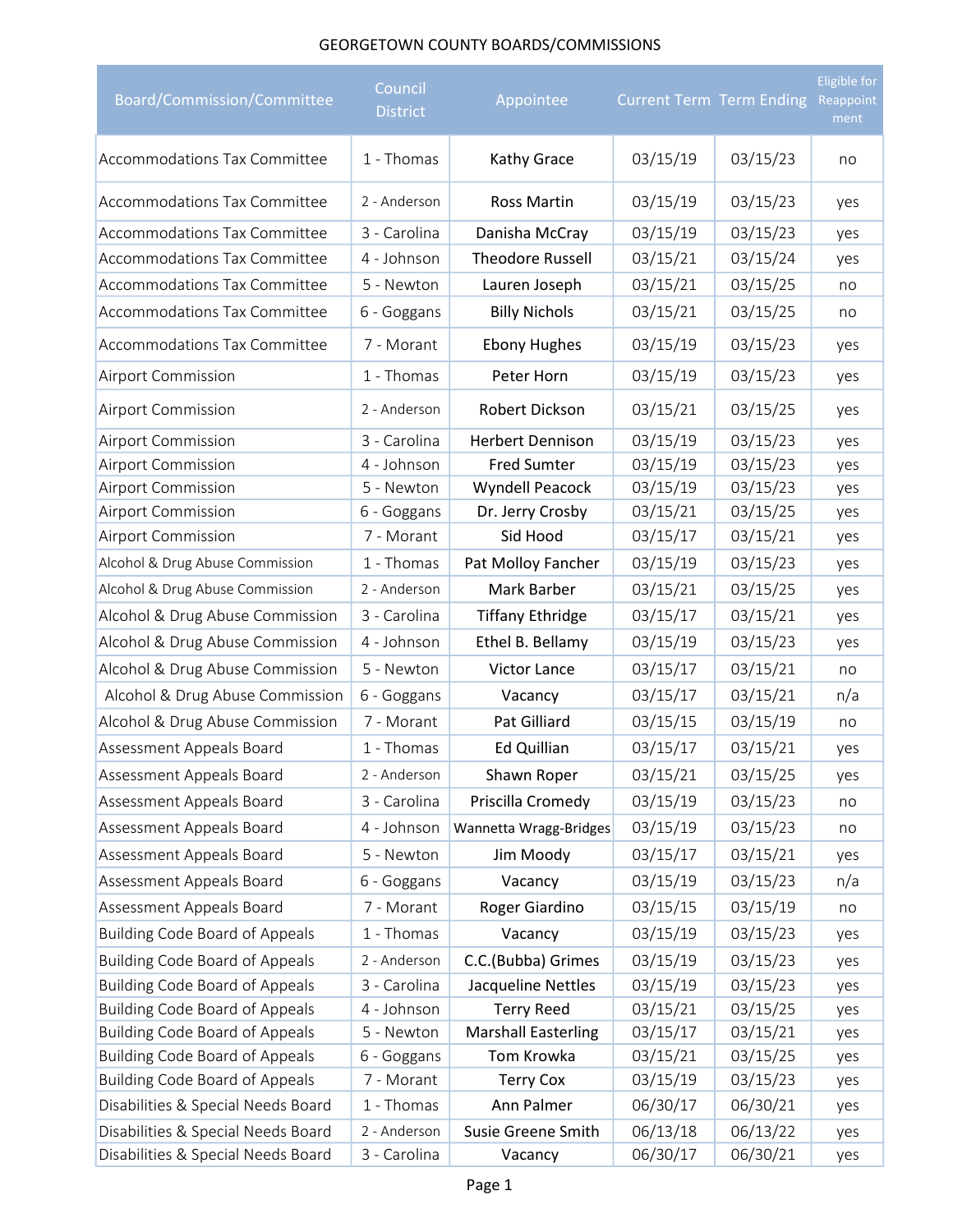## GEORGETOWN COUNTY BOARDS/COMMISSIONS

| Board/Commission/Committee                                   | Council<br><b>District</b>          | Appointee               | Current Term Term Ending |                      | <b>Eligible for</b><br>Reappoint<br>ment |
|--------------------------------------------------------------|-------------------------------------|-------------------------|--------------------------|----------------------|------------------------------------------|
| Disabilities & Special Needs Board                           | 4 - Johnson                         | Willie B. Thomas        | 06/13/20                 | 06/13/24             | yes                                      |
| Disabilities & Special Needs Board                           | 5 - Newton                          | Rev. Frank Holsclaw     | 06/13/14                 | 06/13/18             | yes                                      |
| Disabilities & Special Needs Board                           | 6 - Goggans                         | <b>Thomas Williams</b>  | 06/13/19                 | 06/13/23             | yes                                      |
| Disabilities & Special Needs Board                           | 7 - Morant                          | John Bazemore           | 07/01/20                 | 07/01/24             | yes                                      |
| Economic Development Alliance                                | 1 - Thomas                          | Vacancy                 | 03/15/20                 | 03/15/23             | no                                       |
| Economic Development Alliance                                | 2 - Anderson                        | Walter Wilkinson        | 03/15/20                 | 03/15/23             | yes                                      |
| Economic Development Alliance                                | 3 - Carolina                        | Titus Brown, Jr.        | 03/15/17                 | 03/15/21             | yes                                      |
| Economic Development Alliance                                | 4 - Johnson                         | Ronnie Gilliard         | 03/15/21                 | 03/15/24             | yes                                      |
| Economic Development Alliance                                | 5 - Newton                          | Raymond Newton          | 03/15/19                 | 03/15/22             | yes                                      |
| Economic Development Alliance                                | 6 - Goggans                         | Sean Flynn              | 03/15/15                 | 03/15/18             | no                                       |
| Economic Development Alliance                                | 7 - Morant                          | Louis R. Morant         | 03/15/21                 | 03/15/24             | yes                                      |
| Fire District 1 Board                                        | 2 - Anderson                        | <b>TJ Brown</b>         | 03/15/20                 | 03/15/24             | yes                                      |
| Fire District 1 Board                                        | 3 - Carolina                        | <b>Charles Hill</b>     | 03/15/19                 | 03/15/23             | no                                       |
| Fire District 1 Board                                        | 4 - Johnson                         | <b>Hobson Milton</b>    | 03/15/18                 | 03/15/22             | yes                                      |
| Fire District 1 Board                                        | 5 - Newton                          | <b>Bob Metzler</b>      | 03/15/17                 | 03/15/21             | no                                       |
| Fire District 1 Board                                        | 7 - Morant                          | Vacancy                 | 03/15/20                 | 03/15/24             |                                          |
| Fire District 1 Board                                        | At Large - Fire                     | Vacancy                 | 03/15/18                 | 03/15/22             | yes                                      |
| Fire District 1 Board                                        | Dist 1<br>At Large - Fire<br>Dist 1 | Vacancy                 | 03/15/19                 | 03/15/23             | yes                                      |
| Forestry Board                                               | At Large                            | David Watford II        | 06/30/15                 | 06/30/20             | yes                                      |
| Forestry Board                                               | At Large                            | <b>Brian Clark</b>      | 06/30/16                 | 06/30/21             | yes                                      |
| Forestry Board                                               | At Large                            | Marvin Cribb            | 06/30/17                 | 06/30/22             | yes                                      |
| Forestry Board                                               | At Large                            | Henry Z. McFadden       | 06/30/18                 | 06/30/23             | yes                                      |
| Forestry Board                                               | At Large                            | <b>Brad Dunn</b>        | 06/30/19                 | 06/30/24             | yes                                      |
| Foster Care Review Board                                     | At Large                            | Linda Leibert           | 12/31/19                 | 12/31/23             | yes                                      |
| Foster Care Review Board                                     | At Large                            | Terri Triana            | 12/31/19                 | 12/31/23             | yes                                      |
| Foster Care Review Board                                     | At Large                            | Gregory Youngman        | 12/31/18                 | 12/31/22             | yes                                      |
| Foster Care Review Board                                     | At Large                            | Barbara Dempsey         | 12/31/19                 | 12/31/23             | yes                                      |
| Foster Care Review Board                                     | At Large                            | Rebecca Fico            | 12/31/19                 | 12/31/23             | yes                                      |
| <b>Historical Commission</b><br><b>Historical Commission</b> | 1 - Thomas<br>2 - Anderson          | Vacancy                 | 03/15/17                 | 03/15/21             | n/a                                      |
| <b>Historical Commission</b>                                 | 3 - Carolina                        | Vacancy<br>Vacancy      | 03/15/17<br>03/15/17     | 03/15/21<br>03/15/21 | n/a<br>n/a                               |
| <b>Historical Commission</b>                                 | 4 - Johnson                         | Harold J. Brown         | 03/15/15                 | 03/15/19             | n/a                                      |
| <b>Historical Commission</b>                                 | 5 - Newton                          | Neville Cribb           | 03/15/15                 | 03/15/19             | n/a                                      |
| <b>Historical Commission</b>                                 | 6 - Goggans                         | Vacancy                 | 03/15/15                 | 03/15/19             | n/a                                      |
| <b>Historical Commission</b>                                 | 7 - Morant                          | Lillian Parker          | 03/15/17                 | 03/15/21             | n/a                                      |
| Library Board                                                | 1 - Thomas                          | Harriet Enzor           | 03/15/21                 | 03/15/25             | yes                                      |
| Library Board                                                | 2 - Anderson                        | Jene Klopp              | 03/15/19                 | 03/15/23             | yes                                      |
| Library Board                                                | 3 - Carolina                        | <b>Clarice McKnight</b> | 03/15/17                 | 03/15/21             | yes                                      |
| Library Board                                                | 4 - Johnson                         | Michelle Greene         | 03/15/19                 | 03/15/23             | yes                                      |
| Library Board                                                | 5 - Newton                          | <b>Beth Connelly</b>    | 03/15/21                 | 03/15/24             | yes                                      |
| Library Board                                                | 6 - Goggans                         | Jennifer Baker          | 03/15/19                 | 03/15/23             | yes                                      |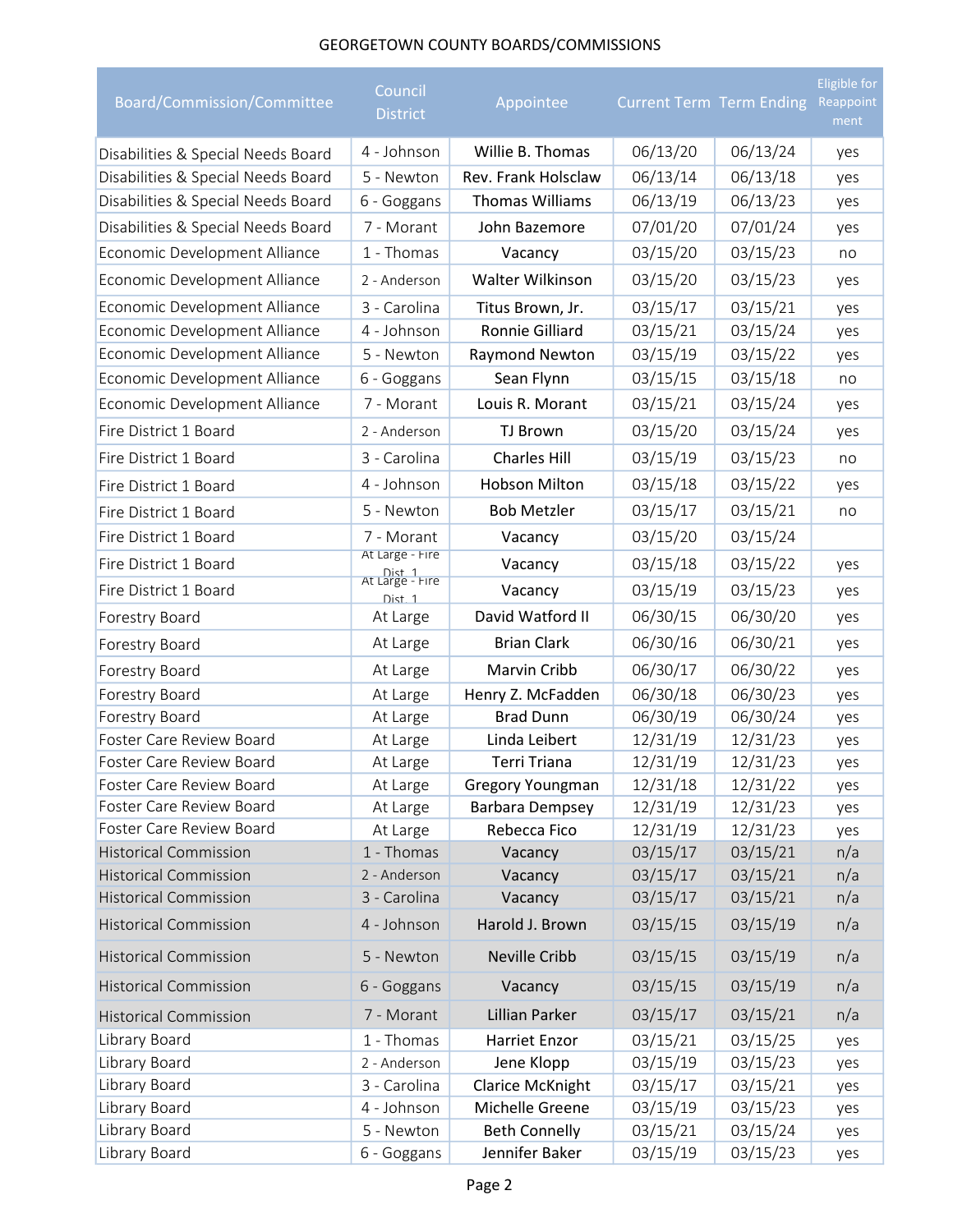## GEORGETOWN COUNTY BOARDS/COMMISSIONS

| Board/Commission/Committee    | Council<br><b>District</b>                     | Appointee               | <b>Current Term Term Ending</b> |          | <b>Eligible for</b><br>Reappoint<br>ment |
|-------------------------------|------------------------------------------------|-------------------------|---------------------------------|----------|------------------------------------------|
| Library Board                 | 7 - Morant                                     | Carlethia Rudolph       | 03/15/19                        | 03/15/23 | yes                                      |
| Midway Fire Rescue Board      | At Large - Fire                                | Jim Christian           | 03/15/18                        | 03/15/22 | yes                                      |
| Midway Fire Rescue Board      | Dist. 2<br>At Large - Fire                     | Julie Noie              | 03/15/18                        | 03/15/22 | yes                                      |
| Midway Fire Rescue Board      | Dist 2<br>At Large - Fire                      | Lissa Byrd              | 03/15/18                        | 03/15/22 | yes                                      |
| Midway Fire Rescue Board      | Dist 2<br>At Large - Fire                      | Mark Buffkin            | 03/15/18                        | 03/15/22 | yes                                      |
| Midway Fire Rescue Board      | Dist 2<br>At Large - Fire                      | James C. Mueller        | 03/15/20                        | 03/15/24 | yes                                      |
| Midway Fire Rescue Board      | Dist 2<br>At Large - Fire                      | <b>Richard Faulk</b>    | 03/15/20                        | 03/15/24 | yes                                      |
| Midway Fire Rescue Board      | Dist 2<br>At Large - Fire<br>Dist <sub>2</sub> | William Lapworth        | 03/15/20                        | 03/15/24 | yes                                      |
| Parks & Recreation Commission | 1 - Thomas                                     | Vacancy                 | 03/15/17                        | 03/15/21 | n/a                                      |
| Parks & Recreation Commission | 2 - Anderson                                   | <b>Fred Rourk</b>       | 03/15/21                        | 03/15/25 | yes                                      |
| Parks & Recreation Commission | 3 - Carolina                                   | Kenneth Funnie          | 03/15/19                        | 03/15/23 | yes                                      |
| Parks & Recreation Commission | 4 - Johnson                                    | <b>Billy White</b>      | 03/15/21                        | 03/15/25 | yes                                      |
| Parks & Recreation Commission | 5 - Newton                                     | <b>Michael Morris</b>   | 03/15/19                        | 03/15/23 | yes                                      |
| Parks & Recreation Commission | 6 - Goggans                                    | Jim Mallow              | 03/15/19                        | 03/15/23 | yes                                      |
| Parks & Recreation Commission | 7 - Morant                                     | <b>Marvin Neal</b>      | 03/15/17                        | 03/15/21 | yes                                      |
| Planning Commission           | 1 - Thomas                                     | Sandra Bundy            | 03/15/17                        | 03/15/21 | yes                                      |
| Planning Commission           | 2 - Anderson                                   | Marla Hamby             | 03/15/21                        | 03/15/25 | yes                                      |
| Planning Commission           | 3 - Carolina                                   | Rev. Robert Davis       | 03/15/17                        | 03/15/21 | yes                                      |
| Planning Commission           | 4 - Johnson                                    | Zannie Graham           | 03/15/19                        | 03/15/23 | yes                                      |
| Planning Commission           | 5 - Newton                                     | <b>Elizabeth Krauss</b> | 03/15/19                        | 03/19/23 | no                                       |
| Planning Commission           | 6 - Goggans                                    | John J Weaver           | 03/15/19                        | 03/15/23 | no                                       |
| Planning Commission           | 7 - Morant                                     | Zach Grate              | 03/15/17                        | 03/15/21 | yes                                      |
| Sheriff's Advisory Board      | 1 - Thomas                                     | Vacancy                 | 03/15/18                        | 03/15/22 | n/a                                      |
| Sheriff's Advisory Board      | 2 - Anderson                                   | Noel Coker              | 03/15/19                        | 03/15/23 | yes                                      |
| Sheriff's Advisory Board      | 3 - Carolina                                   | Gene Footman            | 03/15/19                        | 03/15/23 | yes                                      |
| Sheriff's Advisory Board      | 4 - Johnson                                    | <b>Fred Williams</b>    | 03/15/18                        | 03/15/22 | yes                                      |
| Sheriff's Advisory Board      | 5 - Newton                                     | George Wilson III       | 03/15/16                        | 03/15/20 | yes                                      |
| Sheriff's Advisory Board      | 6 - Goggans                                    | Vacancy                 | 03/15/19                        | 03/15/23 | n/a                                      |
| Sheriff's Advisory Board      | 7 - Morant                                     | James Ponteau           | 03/15/16                        | 03/15/20 | yes                                      |
| Sheriff's Advisory Board      | Sheriff                                        | Dan Furr                | n/a                             | n/a      | yes                                      |
| Sheriff's Advisory Board      | Sheriff                                        | <b>Blanche Brown</b>    | n/a                             | n/a      | yes                                      |
| Sheriff's Advisory Board      | Sheriff                                        | Robert Barrineau        | n/a                             | n/a      | yes                                      |
| Tourism Management Commission | At Large                                       | <b>Bob Jewell</b>       | 01/01/16                        | 12/31/16 | yes                                      |
| Tourism Management Commission | At Large                                       | David McMillan          | 01/01/16                        | 12/31/16 | yes                                      |
| Tourism Management Commission | At Large                                       | David Teems             | 01/01/16                        | 12/31/16 | yes                                      |
| Tourism Management Commission | At Large                                       | Vacancy                 | 01/01/16                        | 12/31/16 | yes                                      |
| Tourism Management Commission | At Large                                       | Robert Seganti          | 01/01/16                        | 12/31/16 | yes                                      |
| Tourism Management Commission | At Large                                       | Will Dieter             | 01/01/16                        | 12/31/16 | yes                                      |
| Tourism Management Commission | At Large                                       | Tonia Speir             | 02/11/20                        | 12/31/20 | yes                                      |
| Waccamaw Mental Health Board  | At Large                                       | <b>Gilmore McManus</b>  | 10/30/16                        | 10/30/20 | yes                                      |
| Waccamaw Mental Health Board  | At Large                                       | Deborah Heller          | 10/30/19                        | 10/30/23 | yes                                      |
| Waccamaw Mental Health Board  | At Large                                       | Nathan Craig            | 10/30/19                        | 10/30/23 | yes                                      |
| Zoning Board of Appeals       | 1 - Thomas                                     | <b>Tim Onions</b>       | 03/15/19                        | 03/15/23 | yes                                      |
| Zoning Board of Appeals       | 2 - Anderson                                   | <b>Martin Farrell</b>   | 03/15/19                        | 03/15/23 | yes                                      |